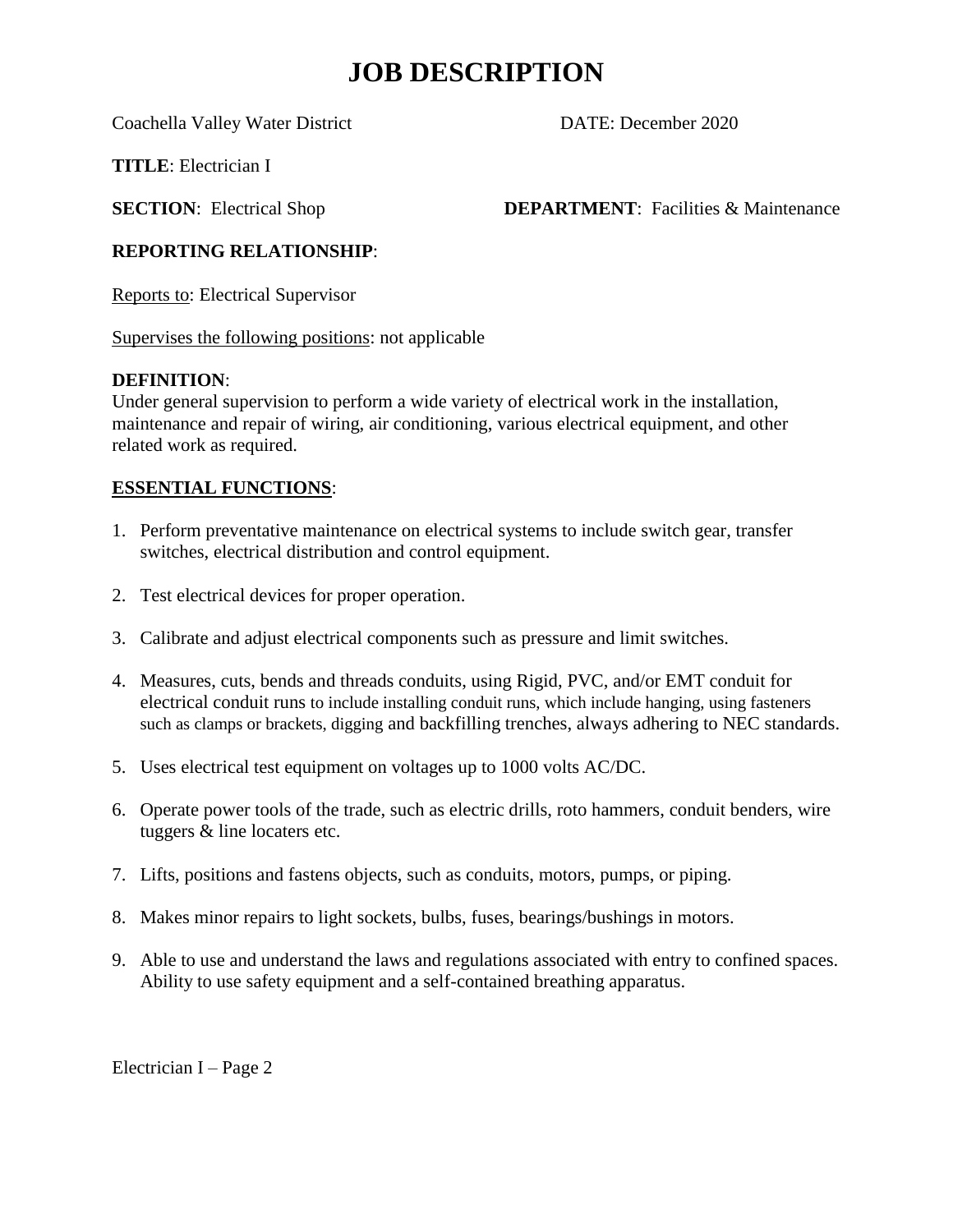# **JOB DESCRIPTION**

#### **ESSENTIAL FUNCTIONS (Cont.)**

- 10. Observes mechanical devices in operation and listens to their sounds to locate causes of trouble. Disassembles devices to gain access to and removes defective parts. Starts devices to test their performance.
- 11. Reads and follows manufacturer's blueprints, instructions, and directions.
- 12. Gather tools and supplies to be used at the worksite. Maintains tools and equipment and keeps supplies and parts in order. Cleans work area, machines, tools and equipment.
- 13. Adheres to District safety policies and procedures, which include confined spaces practices and NFPA 70E practices.
- 14. Collects and enters data such as: time cards, work orders, service logs, units of production, and information relating to Asset Management and Computerized Maintenance Management System (CMMS).

## **MINIMUM QUALIFICATIONS**:

License or Certificates: Valid California Operators license issued by the State Department of Motor Vehicles. Department of Motor Vehicles driving record may influence employment or classification.

Experience: Any combination of training and experience that would likely provide the required knowledge and abilities would be qualifying. A typical way to gain the required knowledge and abilities would be to have a minimum of three years electrical experience.

| Knowledge of: | -Hydraulic relationship between wells, booster stations, reservoirs,<br>lift stations, and irrigation pumping facilities.<br>-Electrical theory, practices, tools and equipment.<br>-Mechanical theory, practices, tools and equipment.<br>-Principles and practices of reclamation plant, water production,<br>and distribution operations as maintained by the District.<br>-Principles and practices for the maintenance of air conditioning<br>systems.<br>-Electrical codes and related ordinance and regulations.<br>-Principles and practices for the installation, maintenance, and<br>repair of pumps and pump apparatus.<br>-Principles and practices for the installation, maintenance and<br>minor repair of electric motors.<br>-Safe working practices. |
|---------------|-----------------------------------------------------------------------------------------------------------------------------------------------------------------------------------------------------------------------------------------------------------------------------------------------------------------------------------------------------------------------------------------------------------------------------------------------------------------------------------------------------------------------------------------------------------------------------------------------------------------------------------------------------------------------------------------------------------------------------------------------------------------------|
| Abilities:    | -Analyze, diagnose, troubleshoot, inspect, install, maintain,<br>and repair a variety of electrical and mechanical                                                                                                                                                                                                                                                                                                                                                                                                                                                                                                                                                                                                                                                    |